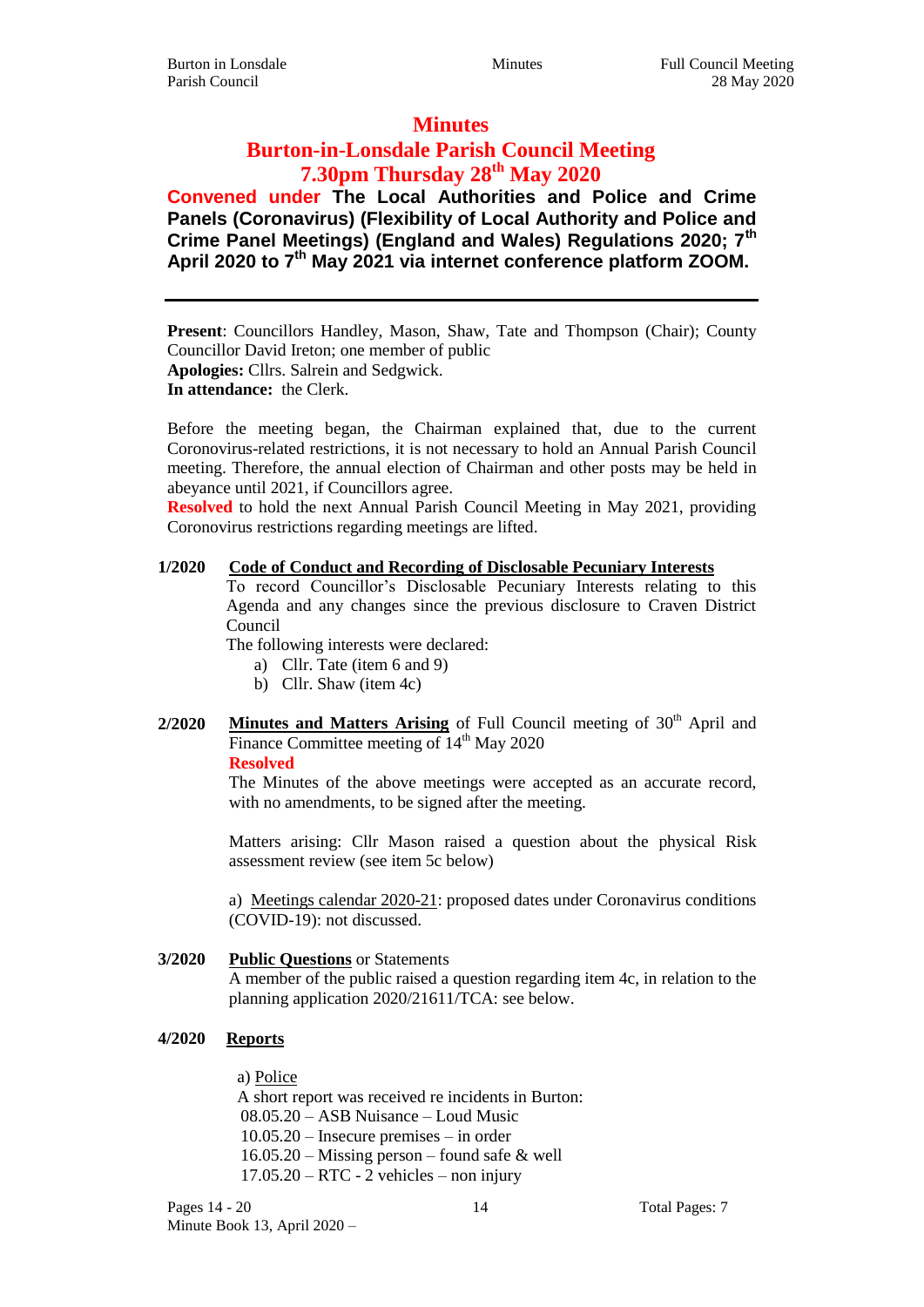Further information re police-related matters was also given:

Please report  $\&$  suspect incidents at the time on 101 or 999 if urgent. Working to keep North Yorkshire a safe place to live, visit & work please visit [www.northyorkshire.police.uk](http://www.northyorkshire.police.uk/)

Useful site re Crime and policing in England which allows you to search re incident recorded in your area [www.police.uk](http://www.police.uk/)

You can report safety issues under speed concerns on [www.roadwise.co.uk.](http://www.roadwise.co.uk/)

If anyone would like to sign up to Craven Community messaging then please visit - [www.northyorkshirecommunitymessaging.org](http://www.northyorkshirecommunitymessaging.org/)

Contact Information:

1 Ring 999 in an emergency or to report a crime in progress

2 Ring 101 to report incidents or provide information

3 Ring Crime Stoppers on 0800 555 111 to remain anonymous

4 E-mail [SNACraven@northyorkshire.pnn.police.uk](mailto:SNACraven@northyorkshire.pnn.police.uk)

## b) North Yorkshire County Councillor

Cllr. David Ireton had no report regarding NYCC matters, except to inform Councillors of the County Councillor's grant available for community projects.

i. Vehicle Activated Sign (VAS) report

Cllr. Thompson has overseen the installation of a VAS by an engineer at the west end of the village, outside Thornton Lodge (formerly the School Houses). On-line training was received; VAS operation appears straight forward. The first three days gave interesting data re vehicle speeds: approximately 80% of vehicles monitored (1,000) were travelling over the speed limit; in the 20mph zone the average speed was 23.9mph. The fastest vehicle was travelling at 55mph at 6.15 on the Wednesday morning. The next site is at Bogg Beck bridge. The Parish Council is required to move the VAS on a regular basis; currently there are two sites, one either end of the village. Additional sites require additional posts at £500 each.

## c) Craven District Councillors

Cllr. Handley reported that Craven District Council finances do not cover its losses to date, in relation to the Coronavirus pandemic. He will keep councillors informed as and when further information becomes available.

### Planning Matters

2020/21648/TCA Conservation Area: 16 Manor Close. Proposed tree works: T1 Eucalyptus - reshape and reduction

### **Resolved**

The council supports the application.

2020/21611/TCA Conservation Area: Beech House, 35 High Street. Proposed tree works: T1 Beech - crown lift to clear the house by 1.5 meters. T2 Beech - crown lift to 5 meters and reduce 2 limbs growing towards the house.

The discussion found there is no plan available of each tree's position on the site. The Beech tree at the front of the property has been crown lifted

Previously. Due to its size and position, it is a prominent feature of the High Street.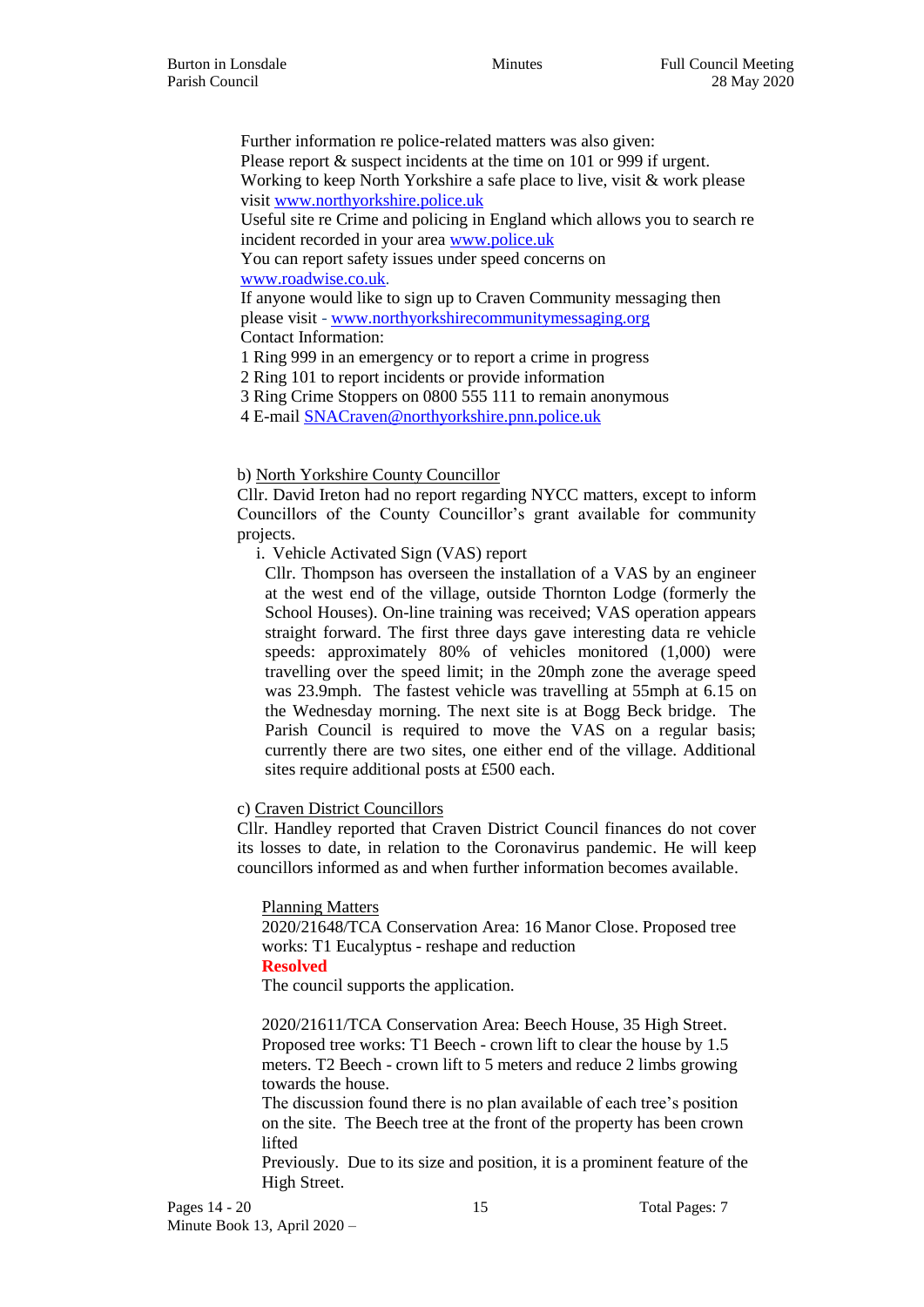## **Resolved**

In principle, the council supports the proposed works, for the maintenance of the tree's health. The Clerk to request Craven District Council for more information regarding the two trees' positions within the site.

2020/21595/VAR: Remove Condition no. 7 ( temporary holiday accommodation restriction) on application 5/15/128, Sycamores and Beeches Cottages, Barnoldswick Lane, LA6 3LZ, This planning application, with a response date of  $17<sup>th</sup>$  June 2020 was

received too late for this meeting's agenda; as additional information is required before responding to the application it was **Resolved**

To seek more information from Craven District Council, and to schedule an additional full council meeting for this item only, to meet on Thursday  $11<sup>th</sup>$  June.

## d) Clerk

YLCA: the Clerk reported: weekly on-line Clerks Forums have been established; a forum was attended during the previous week, proving very useful, regarding Coronavirus regulations. The possibility of livestreaming Zoom internet meetings via Facebook was also mentioned.

Correspondence: nearly all correspondence is received by the Clerk in the form of emails: from YLCA, NALC, HMRC, various advertisers, and some residents. Items are circulated to Councillors, and a residents email list, where appropriate.

## **5/2020 Finance Matters**

Items 5a – 5f were proposed by Cllr Handley and seconded by Cllr Shaw:

a) Annual Accounts year ended  $31<sup>st</sup>$  March 2020: audit and Annual Governance Return (AGAR) procedures

The Finance Committee met on  $14<sup>th</sup>$  May and made recommendations to full council (see Minutes for 14 May 2020):

- Annual Governance Statement Review of internal controls and their effectiveness (section 1): Items 1-8 to be answered as 'Yes'; item 9 'not applicable'
- Annual Governance Statement: approval and signatures The full council to approve and the Chairman and Clerk to sign and date the Statement.
- Accounting Statements year ended  $31<sup>st</sup>$  March 2020: consideration and approval (Section 2) Variances that are 15% different to the previous year require an explanation. The items 1 to 10 to take figures from annual accounts (see appendix 2).

Items 1, 3 and 10 to be explained as follows: Item 1: Donations £7958; VAT refund £1716; increased pavilion hire takings £1133; increased field hire takings £222; surplus from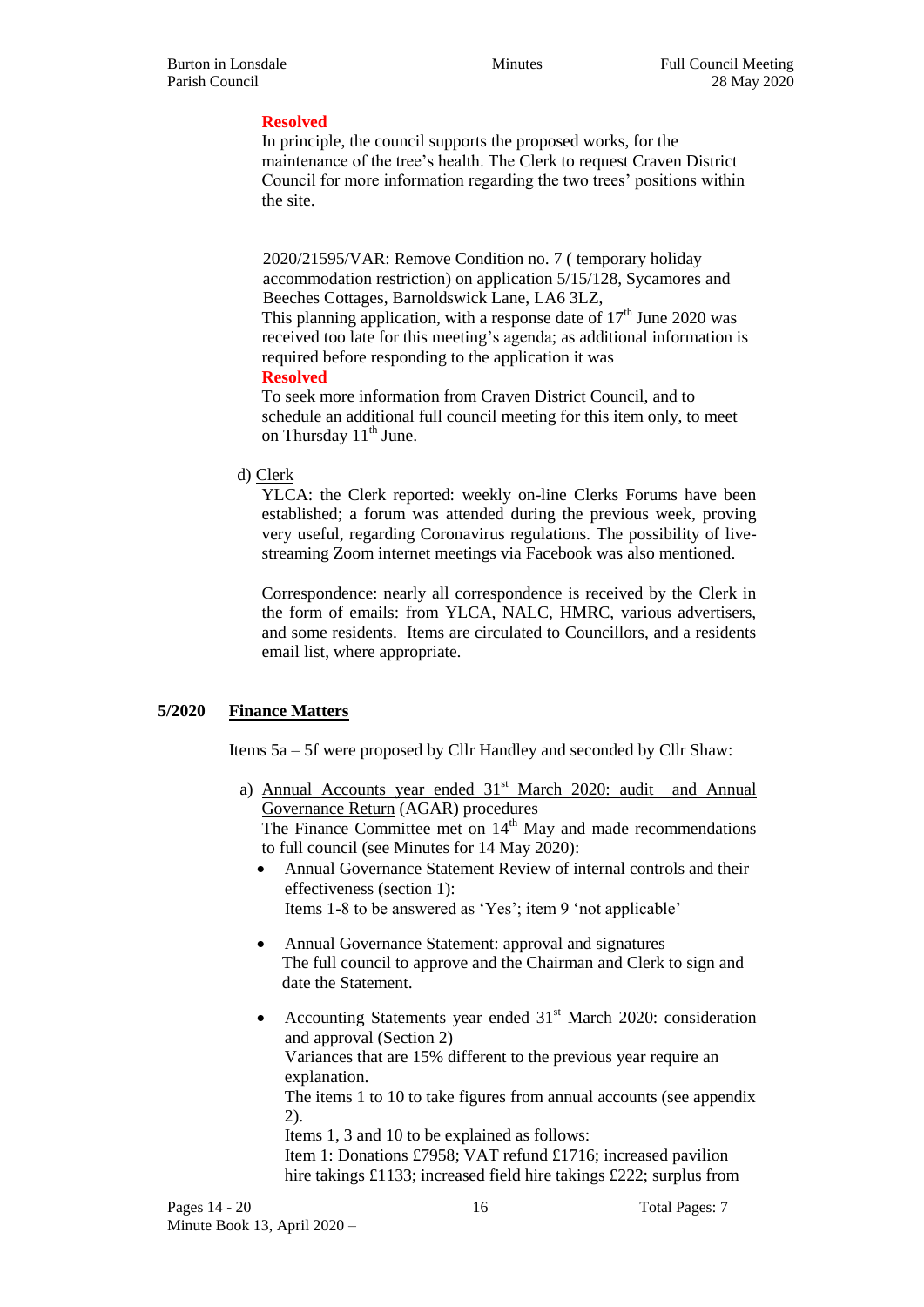village events £182;  $\text{TOTAL} = \pounds11,211$ . Item 3: Grants received 2018-19: £16,511; 2019-20 £7,958 Item 10: Decreases by fixed amount of £1800 p.a. (PWLB)

- Annual Return Signing of Accounting Statements The Accounting Statements are recommended to full council for approval.
- Public Rights: inspection Monday  $15^{th}$  June to Friday  $24^{th}$  July 2020 (30 working days) The period for the exercise of public rights to inspect the Accounts to be between  $15<sup>th</sup>$  June and  $24<sup>th</sup>$  July after the AGAR has been approved by the full council.
- b) Appointment of Internal Auditor for year 2020-21 Proposal: Yorkshire Internal Audit Services.
- c) Annual Risk Assessments for the year to  $31<sup>st</sup>$  March 2020 Review Cllr. Mason questioned the proposed addition of the Orchard and roadside fencing to the physical risk assessment, when the items are not within the Parish Council's remit.

**Resolved**

To remove these items from the revised risk assessment, and to inform the Pals with Trowels Group.

- d) Adoption with any amendments to previous assessment to include any new Recreation Field equipment, etc. To adopt the amended risk assessment as proposed in c) above.
- e) Financial Statement as of this meeting See appendix below.
- f) Approval of payments of budgeted and non budgeted items See appendix for items to be paid.

## **Resolved**

Items 5a – 5f are agreed by the full council; documents to be signed by the Chairman and Clerk outside this meeting.

## **6/2020 Village Projects**

Proposal: to adopt the 2020 church clock motor repairs under the Parish Councils Act 1957, s2

Cllr. Tate explained the Church has a money bequest, which will be used for essential repairs to the stained glass windows. However, remaining funds for other works are very low.

The Chairman proposed and it was

## **Resolved**

To support the fund-raising efforts of the PCC to buy a new motor for the clock, up to a value of £2500.

Clerk to write to the PCC confirming the offer.

## **7/2020 Parish Councillor Reports**

a) Village Hall Committee

Cllr. Thompson reported there has been no further progress with the proposed alterations.

b) Bentham Common Lands Charity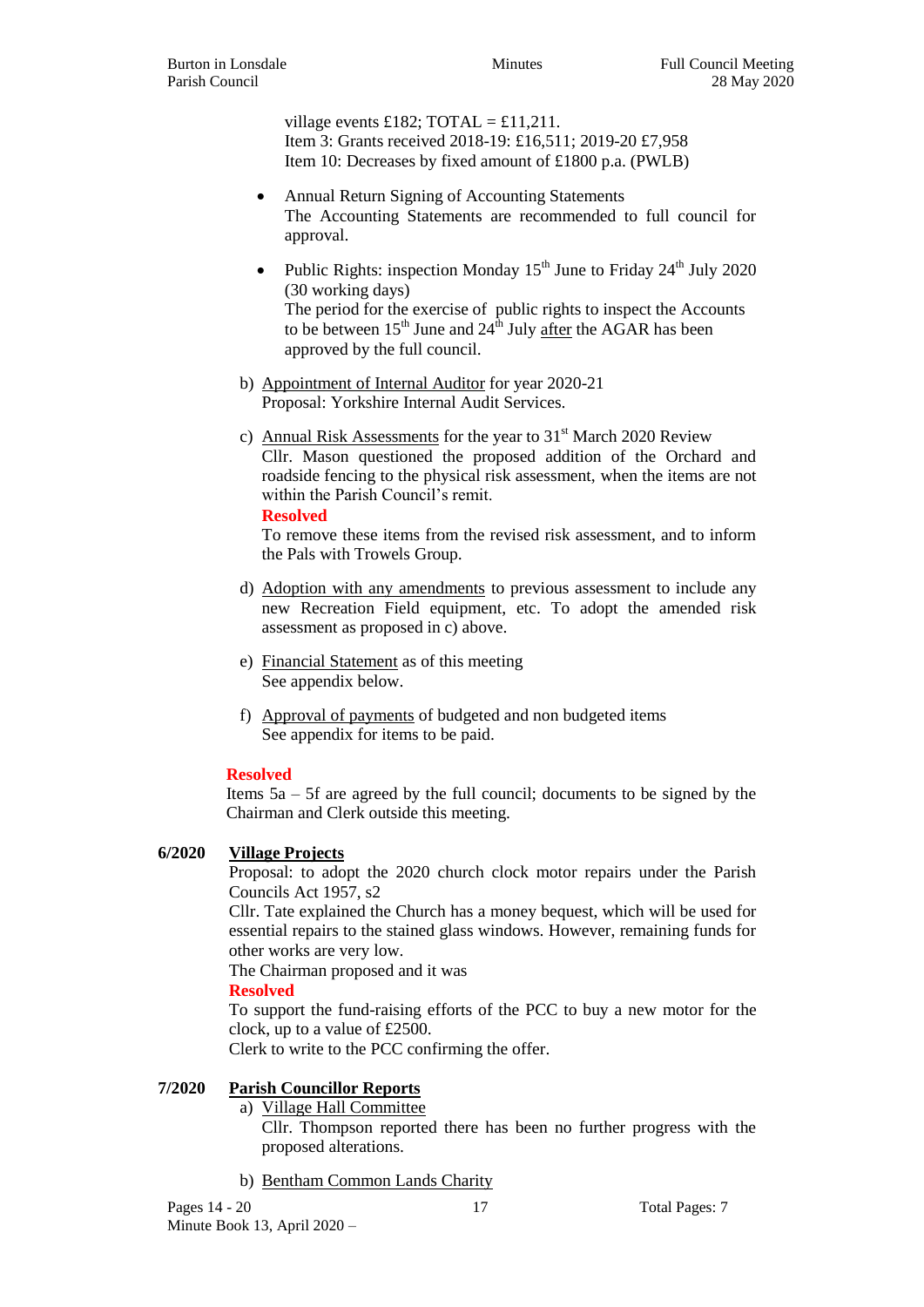Cllr. Thompson reported a satisfactory change of bank, enabling internet access; there has been no meeting.

- c) Woodland Trust: no report.
- d) Local Footpath Volunteers

Cllr. Thompson reported there has been no volunteer work done, due to Coronavirus restrictions. There have been some queries raised concerning the footpath from Longber Lane end (layby) past High Barn (Lowfields), as the footpath sign has been moved while work to establish a hard surface for the access road to High Barn is being done.

## **8 Recreation Committee**

a) Resumption of use under COVID-19 regulations

The Clerk advised the Parish Council will have to give detailed consideration to any easing of Coronavirus restrictions in relation to the Recreation Field and Sports Pavilion.

Temporary signs advising against using the outdoor play equipment and gym will be replaced by laminated signs.

The Pavilion remains closed, except for access to Lonsdale Archers' equipment, under Archery GB guidelines. The kitchen and toilets are out of use.

- b) Grounds and Outdoor Equipment: inspection reports; maintenance Cllr. Thompson and Mason continue visual inspections; to date, nothing to report.
- c) Pavilion: report re bookings, maintenance and cleaning

The building has not been used since early March. However, the Clerk reported Lonsdale Archers have started to meet on the Rec Field, under Archery GB guidelines re social distancing. The Social Room will be inspected and cleaned on a weekly basis, starting  $1<sup>st</sup>$  June, as club members will require access to the Store Room via the Social Room re their archery equipment.

Hot water system: one quote for re-routing and improving the hot water system has been received; the Recreation Committee will endeavour to obtain additional quotes before making a recommendation to full council for approval.

### **9/2020 Very Old and Separate Churchyard**

Request by All Saints P.C.C. to confirm:

the Parish Council has no interest in the Lych Gate, and to relinquish interest in the following:

- West wall from its junction with the house known as Harris Garth to the north wall of the Lych Gate
- South wall of the Lych Gate to its junction with the wall surrounding the Garden of Remembrance (formerly known as the Millennium Garden)

The Parish Council own none of the items above, but is currently responsible for their maintenance. The Church owns the Lych Gate, and the Parish Council is currently responsible for its maintenance. These two items were not mentioned in the original 1972 documents, but have fallen, by default, to the Parish Council to maintain.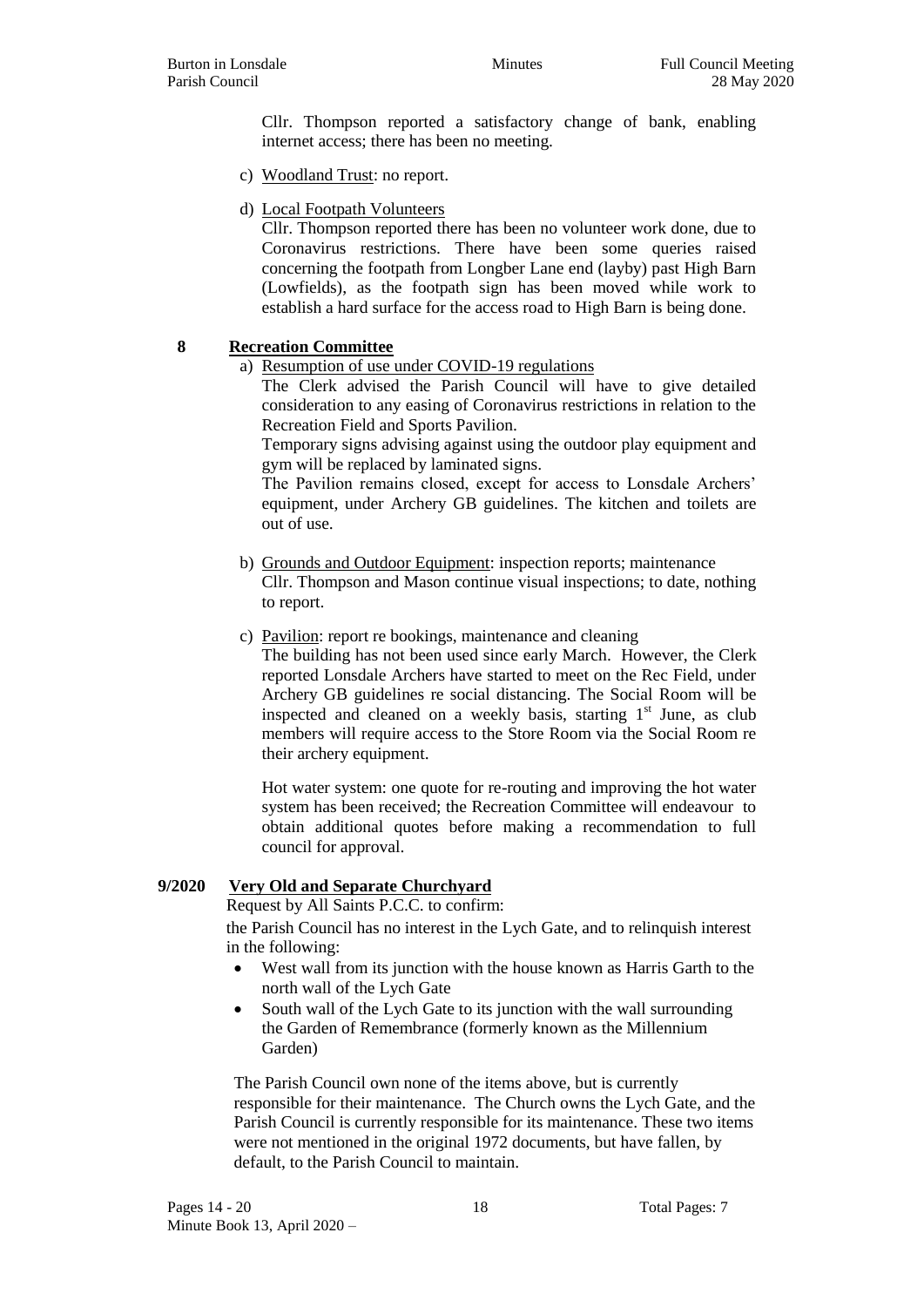Cllr. Mason pointed out that level access for wheelchairs, to the Very Old and Separate Churchyard, must be maintained if at all possible.

## **Resolved**

The Parish Council has no interest in the items:

- West wall from its junction with the house known as Harris Garth to the north wall of the Lych Gate
- South wall of the Lych Gate to its junction with the wall surrounding the Garden of Remembrance (formerly known as the Millennium Garden)

and relinquishes its interest in them.

### **10/2020 Maintenance Reports**

- a) Village Green, including War Memorial
- b) Riverside Land
- c) Street Lighting
- d) Public benches

These were not discussed; however, maintenance continues, within Coronavirus guidelines.

#### **11/2020 Items to be included by Clerk in press release** Not discussed.

## **12/2020 Date, time and venue next monthly Parish Council meeting Resolved**

Special meeting to discuss planning application 2020/21595/VAR Thursday  $11<sup>th</sup>$  June, 7.30pm; venue to be advised. Thursday 25 June 2020: Recreation Committee meeting Thursday 23 July 202: full Council meeting

**Signed .................................................... Dated ......................**

Minute Book 13, April 2020 –

**Appendix**

# **Finances May 2020**

| <b>Bank Balances, including receipts</b> |    |                       |           |
|------------------------------------------|----|-----------------------|-----------|
| Current Account at 15.05.20              |    |                       | 300.00    |
| Business Reserve A/c at 15.05.20         |    |                       | 46,797.16 |
|                                          |    |                       | 47,097.16 |
| Receipts 15 April - 15 May 2020          |    | 18,902.25             |           |
| Interest (April)                         |    | 5.35                  |           |
| COVID-19 payment                         |    | 10,000.00             |           |
| Precept: 1st tranche                     |    | 8,750.00              |           |
| Pages 14 - 20                            | 19 | <b>Total Pages: 7</b> |           |